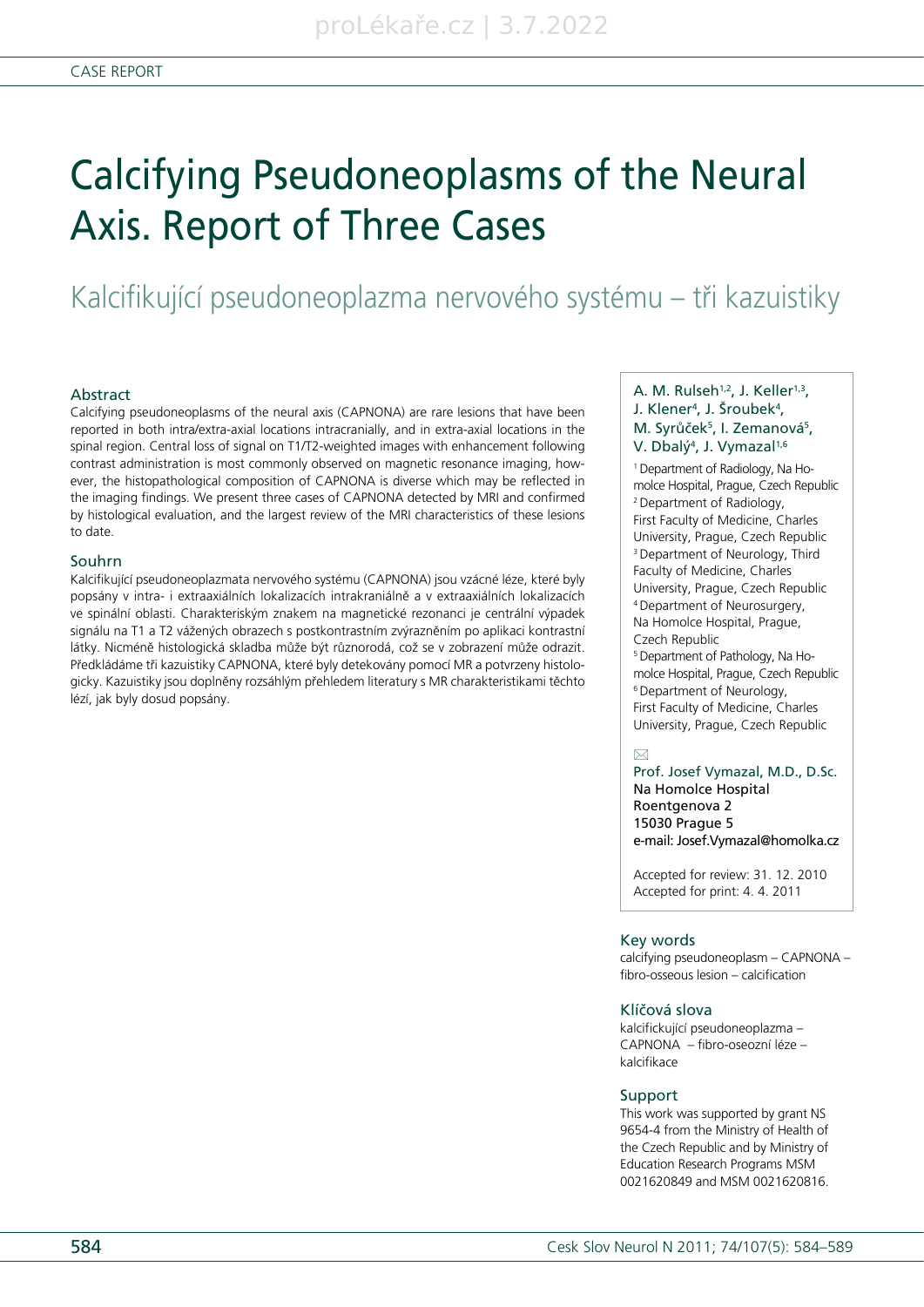

Fig. 1a. T2-weighted TSE sequence. A hypointense nodule is visible within a wedge-shaped lesion in the angular region.

Fig. 1b. Post-contrast T1-weighted SE sequence shows an area of nodular enhancement attached to a hypointense lesion.

Fig. 1c. Post-contrast T1-weighted SE sequence six months after resection of the lesion. Minimal enhancement was detected in the resected region.

#### **Introduction**

Calcifying pseudoneoplasms of the neural axis (CAPNONA), or fibro-osseous lesions as they are alternatively known, are rare, tumor-like lesions that have been reported to occur in both intra-axial (IA) and extra-axial (EA) locations intracranially, and in EA locations in the spinal region. Due to their rarity, CAPNONA are seldom considered in the differential diagnosis of atypical brain or spinal lesions. These lesions carry an excellent prognosis and are generally curable by surgical resection. We present three cases of CAPNONA detected with magnetic reso-

nance imaging (MRI) and confirmed by histological evaluation.

# **Case Reports**

## **Case 1**

A 46-year-old male with a three-year history of headache suffered a skull fracture at the age of eleven in the right parietal region following a blow to the head with a sharp metal object. Current neurological examination did not reveal any abnormalities. MRI at 1.5T showed a wedge-shaped lesion in the right angular region with increased signal intensity and central hypointense areas on proton-density- (PD)



Fig. 2. Calcifying pseudoneoplasm of the neural axis: fibrillar tissue, amorphous stroma with partial calcification.

and T2-weighted images (Fig. 1a). The wedge-shaped region had significantly decreased signal intensity on T1-weighted images, suggestive of a pseudocystic lesion. Internal nodular enhancement was observed after contrast agent administration (Fig. 1b). Due to the ambiguous character of the clinically symptomatic lesion, microsurgery with navigation was recommended. During the surgery a bony fragment approximately  $8 \times 10 \times 20$  mm was observed as the plate of the skull was lifted off. The fragment was adherent to and extended 20 mm into the brain parenchyma. Gross and intraoperative microscopic inspection of the MRI-enhancing nodule revealed a fibrous stroma filled with numerous small calcifications. Histological examination showed a chondromyxoid matrix in a nodular pattern, calcification and osseous metaplasia, scattered psammoma bodies, palisading spindle cells, foreign-body-like reaction with giant cells and a fibrous stroma (Fig. 2). The postoperative course of the patient was uneventful. The patient reported the cessation of his headaches and MRI six months after surgery demonstrated total removal of the lesion (Fig. 1c).

#### **Case 2**

A 43-year-old female presented with recurrent pain in the lumbar region with radiation to both legs along the dorsal aspect. She had undergone surgery of the lumbar spine two years previously for isthmic spondylolisthesis and a herniated disc at L5/S1. MRI at 1.5T showed a small nodular extradural lesion at the level of L3. The lesion was hypointense on T1-, T2- and PD-weighted images (Fig. 3). No contrast agent was administered. During the microsurgery a small, calcified nodule approximately 5 mm in diameter was removed. The nodule was attached to one of the nerve roots accompanied by small tortuous vessels supplying a vascularized fibrous stroma. Histological examination revealed a calcified lesion consisting of primitive bone trabeculae and islets of choroid tissue in a moderately cellular matrix, scattered psammoma bodies and a fibrous stroma. The pathologist confirmed the diagnosis of CAPNONA. The postoperative course of the patient was uneventful. MRI ten months after the surgery showed no evidence of recurrence.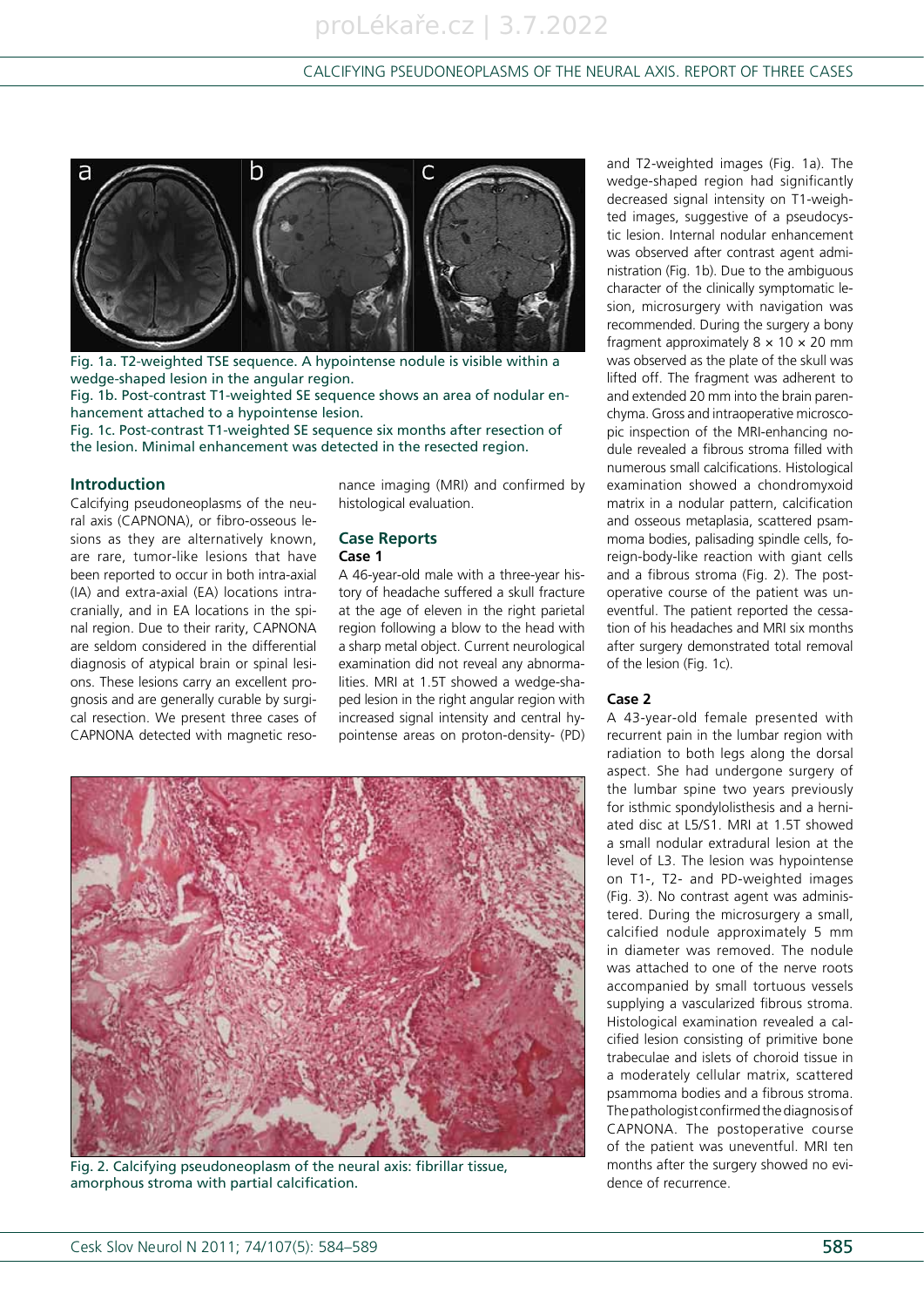# proLékaře.cz | 3.7.2022

# Calcifying Pseudoneoplasms of the Neural Axis. Report of Three Cases



Fig. 3a. T1-weighted TSE sequence showing a small hypointense nodule at the level of L3 (arrow). Fig. 2b. T2-weighted TSE sequence showing the same hypointense nodule (arrow).



Fig. 4a. T1-weighted MP-RAGE sequence. A large post-surgical defect may be seen in the left frontal region.

Fig. 4b. T2\*-weighted FLASH sequence reveals a small hypointense lesion within the defect.

Fig. 4c. CT image acquired one day later, following application of subdural strip and grid electrodes. A calcified (500 HU) lesion in the left frontal region is visible. Strip and grid electrodes are visible on the left, and pneumocephalus may be seen anteriorly.

#### **Case 3**

A 23-year-old male was referred due to refractory epilepsy. At ten years of age he suffered an episode of serous meningitis and developed epilepsy two years later. At the age of fifteen a pial AVM in the left frontal region was diagnosed and resected. Following the surgery the patient has been seizure-free for four years, after which time the seizures recurred. CT and MRI examination revealed a calcified lesion in the post-resection area with surrounding gliosis (Fig. 4). MRI was acquired at 1.5T and revealed a hypointense lesion on T1-, T2- and PD-weighted images. No contrast agent was administered. During the surgery a large area of gliosis was identified and resected. The resected area included calcified tissue measuring approximately  $7 \times 6 \times 2$  mm, in contact with the frontal horn of the left lateral ventricle. Histological examination of the calcified tissue showed palisading spindle to epithelioid cells, calcification and osseous metaplasia with primarily adipose bone marrow, and a fibrous stroma. The pathologist confirmed the diagnosis of CAPNONA. The patient had two seizures during the first week following the surgery, and since that time (11/2009) is seizure-free.

#### **Discussion**

First described by Rhodes and Davis in 1978 [1], only 45 cases of CAPNONA have been reported [1–18]. CAPNONA have been reported more in males than females (1.5:1) and in ages ranging from 6–83 years (27 male, 18 female; mean age at diagnosis 47.4 years, SD 17 years) (Table 1).

The histopathological characteristics of CAPNONA are diverse. Aiken et al. [2] summarized the typical findings as the variable appearance of 1. a typical chondromyxoid matrix in a nodular pattern; 2. palisading spindle to epithelioid cells; 3. variable amounts of fibrous stroma; 4. calcification, osseous metaplasia, and scattered psammoma bodies; 5. and foreign-body reaction with giant cells. Only one of our cases demonstrated all five findings. Calcification, osseous metaplasia, scattered psammoma bodies, and a variable amount of fibrous stroma were seen in all three of our cases.

MRI findings in CAPNONA have been previously reported [2,4,7–15] and may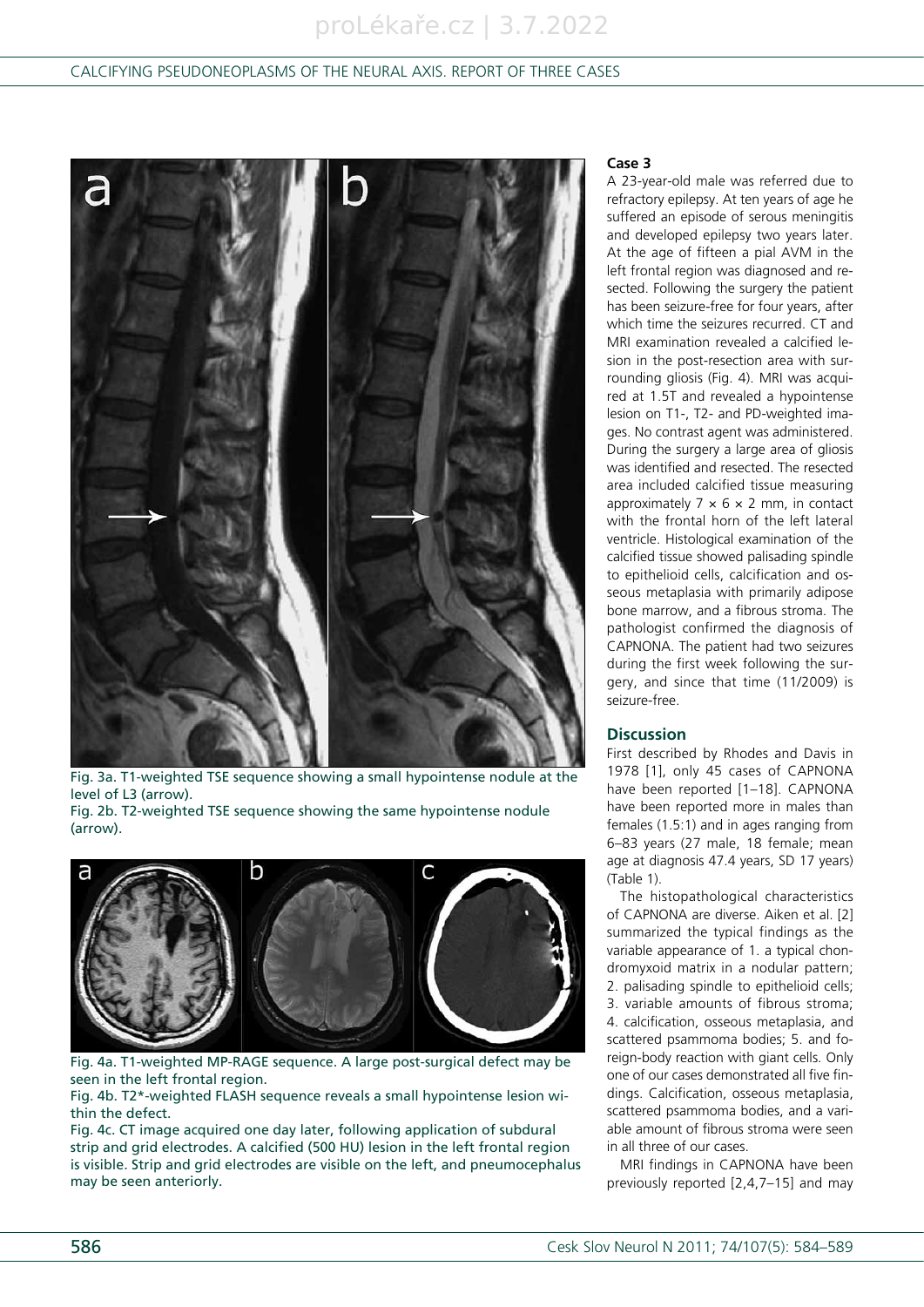| Table 1. CAPNONA - Reported Cases. |                |     |                                                                                                            |                               |                   |                   |             |                                |                                 |  |
|------------------------------------|----------------|-----|------------------------------------------------------------------------------------------------------------|-------------------------------|-------------------|-------------------|-------------|--------------------------------|---------------------------------|--|
| References                         | Case<br>No.    | Age | Sex                                                                                                        | Location                      | T <sub>1</sub> WI | T <sub>2</sub> WI | <b>PDWI</b> | Contrast                       | Previous<br>Trauma/<br>/Surgery |  |
| Rhodes & Davis,<br>1978            | $\mathbf{1}$   | 27  | F                                                                                                          | R Frontal lobe, IA            | $\star$           | $\star$           | $\star$     | $\star$                        | <b>No</b>                       |  |
|                                    | 2              | 55  | F                                                                                                          | Cranial dura, EA              | $\star$           | $\star$           | $\star$     | $\star$                        | $^{\star}$                      |  |
|                                    | 3              | 60  | M                                                                                                          | L cerebellum, EA              | $\star$           | $\star$           | $\star$     | $\star$                        | $\star$                         |  |
|                                    | 4              | 74  | F.                                                                                                         | cranial dura, EA              | $\star$           | $\star$           | $^\star$    | $\star$                        | $^\star$                        |  |
|                                    | 5              | 46  | M                                                                                                          | choroid plexus, 4th ventricle | $\star$           | $\star$           | $\star$     | $\star$                        | $\star$                         |  |
|                                    | 6              | 62  | F                                                                                                          | pineal leptomeninges, EA      | $\star$           | $\star$           | $\star$     | $\star$                        | $\star$                         |  |
|                                    | $\overline{7}$ | 83  | M                                                                                                          | cranial dura, EA              | $\star$           | $\star$           | $\star$     | $\star$                        | $\star$                         |  |
| Jun & Burdick,<br>1984             | 8              | 55  | M                                                                                                          | corpus collosum, EA           | $\star$           | $\star$           | $\star$     | $\star$                        | yes,<br>trauma                  |  |
| Garen et al., 1989                 | 9              | 44  | M                                                                                                          | R trigeminal cave, EA         | $\star$           | $\star$           | $\star$     | $\star$                        | $\star$                         |  |
| Bertoni et al., 1990               | 10             | 31  | M                                                                                                          | skull base, EA                | $\star$           | $\star$           | $\star$     | $\star$                        | $\star$                         |  |
|                                    | 11             | 50  | M                                                                                                          | skull base, EA                | $\star$           | $\star$           | $\star$     | $\star$                        | $\star$                         |  |
|                                    | 12             | 48  | M                                                                                                          | R cerebellar tonsil, IA       | $\star$           | $\star$           | $\star$     | $\star$                        | $\star$                         |  |
|                                    | 13             | 23  | M                                                                                                          | T10, EA                       | $\star$           | $\star$           | $\star$     | $\star$                        | $\star$                         |  |
|                                    | 14             | 58  | M                                                                                                          | $C2-C3, EA$                   | $\star$           | $\star$           | $\star$     | $\star$                        | $\star$                         |  |
|                                    | 15             | 32  | M                                                                                                          | frontal lobe, IA              | $\star$           | $\star$           | $\star$     | $\star$                        | $\star$                         |  |
|                                    | 16             | 45  | F                                                                                                          | skull base, EA                | $\star$           | $\star$           | $\star$     | $\star$                        | $\star$                         |  |
|                                    | 17             | 58  | M                                                                                                          | skull base, EA                | $\star$           | $\star$           | $\star$     | $\star$                        | $\star$                         |  |
|                                    | 18             | 12  | M                                                                                                          | C6, EA                        | $\star$           | $\star$           | $\star$     | $\star$                        | $\star$                         |  |
|                                    | 19             | 32  | M                                                                                                          | $L4-L5$ , EA                  | $\star$           | $\star$           | $\star$     | $\star$                        | $\star$                         |  |
|                                    | 20             | 33  | F                                                                                                          | T9, EA                        | $\star$           | $\star$           | $\star$     | $\star$                        | $\star$                         |  |
|                                    | 21             | 68  | F                                                                                                          | L4-L5, EA                     | $\star$           | $\star$           | $\star$     | $\star$                        | $\star$                         |  |
|                                    | 22             | 20  | F                                                                                                          | C <sub>2</sub> , EA           | $\star$           | $\star$           | $\star$     | $\star$                        | $\star$                         |  |
|                                    | 23             | 56  | F                                                                                                          | L4-L5, EA                     | $\star$           | $\star$           | $\star$     | $\star$                        | $\star$                         |  |
| Moser et al.,<br>1994              | 24             | 68  | M                                                                                                          | $C7-T1, EA$                   | iso               | hyper             | $^\star$    | $rim C+$                       | $^\star$                        |  |
| Smith & Berry,<br>1994             | 25             | 48  | M                                                                                                          | $L2-L3$ , EA                  | $\star$           | $\star$           | $\star$     | $noC+$                         | yes,<br>surgery                 |  |
| Shrier et al., 1999                | 26             | 32  | F                                                                                                          | L temporal lobe, IA           | hypo              | hypo              | $^\star$    | $rim C+$<br>rim & he-          | $^\star$                        |  |
|                                    | 27             | 59  | M                                                                                                          | foramen magnum, EA            | hypo              | hypo              | $^\star$    | terogene-<br>ous <sub>ct</sub> | $\star$                         |  |
| Qian et al., 1999                  | 28             | 33  | F                                                                                                          | L temporal lobe, IA           | $\star$           | $\star$           | $\star$     | $\star$                        | $\star$                         |  |
|                                    | 29             | 49  | $\mathsf{M}% _{T}=\mathsf{M}_{T}\!\left( a,b\right) ,\ \mathsf{M}_{T}=\mathsf{M}_{T}\!\left( a,b\right) ,$ | upper cervical/Clivus, EA     | $\star$           | $\star$           | $\star$     | $\star$                        | $\star$                         |  |
|                                    | 30             | 59  | M                                                                                                          | $C1-C2, EA$                   | $\star$           | $\star$           | $\star$     | $\star$                        | $\star$                         |  |
|                                    | 31             | 47  | F                                                                                                          | frontal region, IA            | $\star$           | $\star$           | $\star$     | $\star$                        | $\star$                         |  |
| Tsugu et al., 1999                 | 32             | 22  | F                                                                                                          | R parietal lobe, IA           | $\star$           | $\star$           | $\star$     | $\star$                        | no                              |  |
| Chang et al., 2000                 | 33             | 60  | M                                                                                                          | C2, intraosseous              | hypo              | hypo              | $\star$     | $rim C+$                       | $\star$                         |  |
| Mayr et al., 2000                  | 34             | 58  | M                                                                                                          | T10-12, EA                    | hypo              | hypo              | $\star$     | $rim C+$                       | $\star$                         |  |
|                                    | 35             | 63  | M                                                                                                          | $C3-C4, EA$                   | hypo              | hypo              | $\star$     | $\star$                        | $\star$                         |  |
| Tatke et al., 2001                 | 36             | 6   | M                                                                                                          | L temporal lobe, IA           |                   |                   | $\star$     | $\star$                        | $\star$                         |  |
| Liccardo et al.,<br>2003           | 37             | 40  | ${\sf M}$                                                                                                  | T8-T9, EA                     | hypo              | hypo              | $\star$     | no C+                          | $\star$                         |  |
| Rodriguez et al.,<br>2008          | 38             | 67  | F                                                                                                          | R cerebellar hemisphere, IA   | hypo              | hypo              | $\star$     | $rim C+$                       | $\star$                         |  |
| Park et al., 2008                  | 39             | 59  | F                                                                                                          | C7-T1, EA                     | iso               | iso               | $\star$     | $rim C+$                       | $\star$                         |  |
| Aiken et al., 2009                 | 40             | 16  | M                                                                                                          | R temporal horn, IV           | hypo              | hypo              | $\star$     | internal li-<br>near C+        | $\star$                         |  |
|                                    | 41             | 35  | ${\sf M}$                                                                                                  | R temporal lobe, IA           | hypo              | hypo              | $\star$     | internal li-<br>near C+        | $\star$                         |  |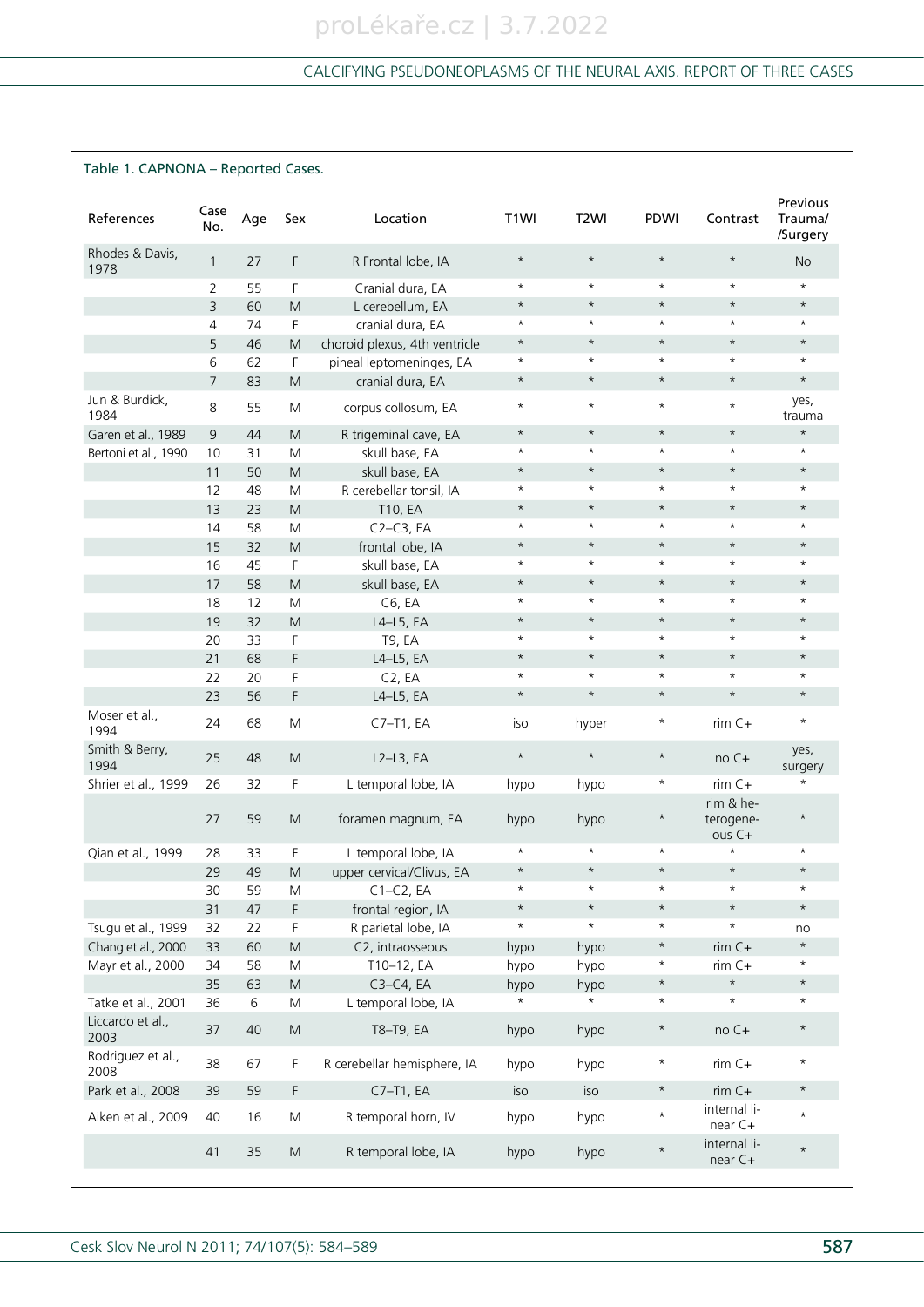| References                | Case<br>No. | Age | Sex | Location                  | T <sub>1</sub> WI | T <sub>2</sub> WI | <b>PDWI</b> | Contrast             | Previous<br>Trauma/<br>/Surgery |
|---------------------------|-------------|-----|-----|---------------------------|-------------------|-------------------|-------------|----------------------|---------------------------------|
|                           | 42          | 49  | F   | L hippocampus, IA         | hypo              | hypo              | $\star$     | $noC+$               | $\star$                         |
|                           | 43          | 59  | M   | R parietal lobe, IA       | hypo              | hypo              | $^\star$    | $rim C+$             | yes,<br>surgery                 |
| Montibeller et al<br>2009 | 44          | 67  | F   | R inferior colliculus, EA | iso               | hypo              | $\star$     | homoge-<br>nous $C+$ | $\star$                         |
| Tong et al., 2010         | 45          | 67  | F   | $L4-L5EA$                 | $\star$           | $\star$           | $\star$     | $\star$              | $\star$                         |
| present report            | 46          | 46  | M   | R angular region, IA      | hypo              | hypo              | hypo        | nodular<br>$C+$      | yes,<br>trauma                  |
|                           | 47          | 43  | F   | $L3$ , EA                 | hypo              | hypo              | hypo        | $\star$              | yes,<br>surgery                 |
|                           | 48          | 23  | M   | L frontal region, IA      | hypo              | hypo              | hypo        | $\star$              | yes,<br>surgery                 |

\* Not reported

CAPNONA: Calcifying Pseudoneoplasms of the Neural Axis; IA: intra-axial; IE: extra-axial; IV: intraventricular; T1WI: T1-weighted images; T2WI: T2-weighted images; PDWI: proton-density-weighted images; hypo: hypointensity; hyper: hyperintensity; iso: isointensity; C+: contrast enhancement; T: trauma; S: surgery; HET: heterogeneous; HOM: homogeneous; NOD: nodular

be summarized as 1. central low signal intensity on T1/T2/PD-weighted images consistent with calcification, and 2. variable post-contrast enhancement, most often seen as peripheral rim enhancement. There may be a single focus or multiple foci of low signal intensity reflecting the heterogeneous nature of calcification reported in these lesions.

Some exceptions to these typical findings have been reported. Moser et al. [10] reported central T1 isointensity with a margin of slightly increased signal, and central T2 hyperintensity. At surgery the lesion was found to be fluid-filled. Park et al. [11] reported central isointensity on T1/T2-weighted images; the pathology report indicated that the mass was semi-solid and contained only scattered calcification. Montibeller et al. [9] also presented a case with central T1 isointensity; the lesion was shown to be of low cellularity and only partially calcified. All three of the cases we present showed central hypointensity in all imaging sequences.

When a contrast agent has been administered, peripheral rim enhancement is most often reported and reflects the presence of a well-developed fibro-vascular stroma [2,8,11,13,14]. Internal enhancement has been reported to occur as homogeneous [9], heterogeneous [14], or linear [2], and lesions showing no enhancement have been reported as well [2,7,15]. A contrast agent was only administered in one of our patients and

showed a nodular pattern of internal enhancement.

The differential diagnosis of calcified intra- and extra-axial lesions is broad, but can be significantly narrowed by reviewing the medical history of the patient and by careful observation of the location and imaging characteristics of the lesion. To the best of our knowledge, CAPNONA have never been reported to occur within the spinal cord. It would appear from the limited amount of data available that CAPNONA occur in three spaces (IA-Intracranial, EA-Intracranial, EA-Spinal), and within each of these three spaces with approximately equal frequency (Table 1).

Primary neoplasms such as oligodendrogliomas, choroid plexus papillomas, ependymomas, astrocytomas, meningiomas, and craniopharyngiomas may all present as calcified intracranial masses [19] and should be included in the differential diagnosis. Other calcifying intracranial processes may also be considered such as chronic hematomas, vascular malformations, and tuberculoma. In the spine, the differential diagnosis of a calcified mass should include herniation of calcified disc material, calcified synovial cyst and psammomatous meningioma, followed by less frequently calcifying processes such as epidural abscess, chronic hematoma and tuberculoma.

CAPNONA are often considered to be a reactive, metaplastic response to injury [1,3,12,13,16]. A history of trauma or surgery was only reported in five cases previously, being positive in three [2,6,15] and negative in two [1,18]. All three of our patients had a history of previous trauma (case 1) or surgery (cases 2 & 3), and in two of these cases this directly impacted the region where CAPNONA later manifested. In one of our cases the previous surgery was at the level of L5/S1 and CAPNONA later manifested at the level of L3. Thus, our cases lend further support to a reactive hypothesis.

In conclusion, CAPNONA are rare, benign lesions that have been reported in IA and EA locations intracranially and in EA locations in the spinal region. The histopathological composition of these lesions is diverse, which may be reflected in the imaging findings. Finally, considering the history of trauma or surgery in the cases presented here and in those reported previously in the literature, it would appear that in at least some cases CAPNONA are a reactive, metaplastic response to injury.

#### **References**

1. Rhodes RH, Davis RL. An unusual fibro-osseous component in intracranial lesions. Hum Pathol 1978; 9(3): 309–319.

2. Aiken AH, Akgun H, Tihan T, Barbaro N, Glastonbury C. Calcifying pseudoneoplasms of the neuraxis: CT, MR imaging, and histologic features. AJNR Am J Neuroradiol 2009; 30(6): 1256–1260.

3. Bertoni F, Unni KK, Dahlin DC, Beabout JW, Onofrio BM. Calcifying pseudoneoplasms of the neural axis. J. Neurosurg 1990; 72(1): 42–48.

4. Chang H, Park JB, Kim KW. Intraosseous calcifying pseudotumor of the axis: a case report. Spine 2000; 25(8): 1036–1039.